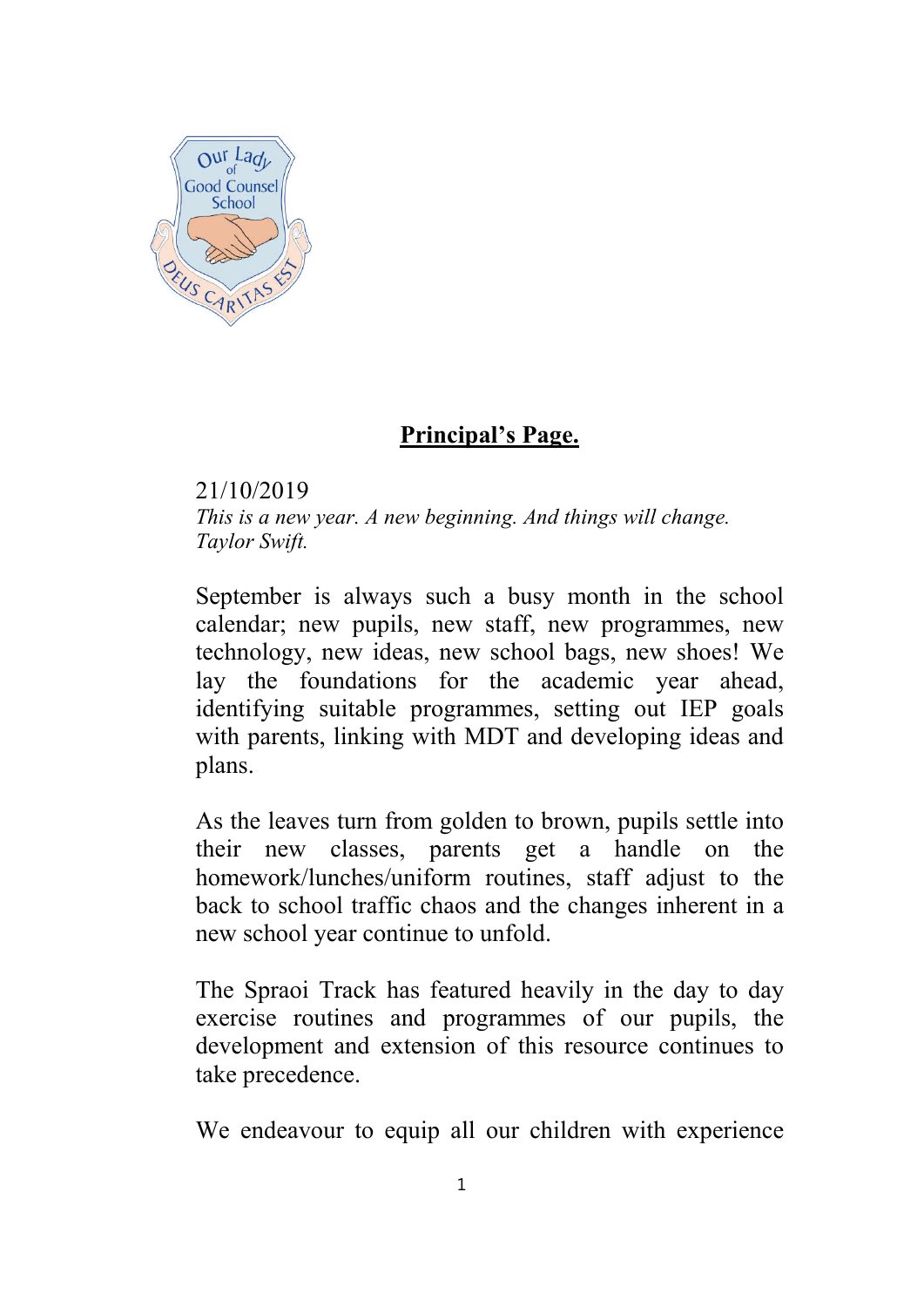and skills which will support them to be included in their local communities throughout their lives. The School Bus, the vehicle literally and figuratively, enables our pupils access local resources and facilities. Our trusted 2006 Ford Transit Bus needs to be changed and upgraded soon, and fundraising for same will be a priority consideration this year. We welcome any suggestions or recommendations or ideas to progress this project.

This marks the first year OLGC Pupils receive certification for the Junior Cycle Programme. The L1LP and L1LP guidelines place the learning for students undertaking L1LPs and L2LP in the context of the Junior Cycle Framework (Department of Education and Skills [DES], 2015) as for their typically-developing peers. This development also recognises and reports on that learning formally for the first time in the Junior Cycle Profile of Achievement.

Teachers in OLGC School will continue to receive training in the newly launched, Sept '19, Primary Language Curriculum, (PLC). The PLC contains Learning Outcomes and associated Progression Continua. The curriculum supports all children to progress and work towards these learning outcomes at a rate and a pace appropriate to their abilities and to have this learning recognised. The Progression Continua break down the learning outcomes across a number of milestones, from 'early a' to 'h', mapping out the journey that children of a wide range of abilities will take on their way towards a learning outcome, recognising the progress and achievements of all children.

The pupil's of OLGC are ready for the Halloween break; the Witch's Walk will take place on Friday morning and we will rock out to the the spooky scary disco on Friday evening!